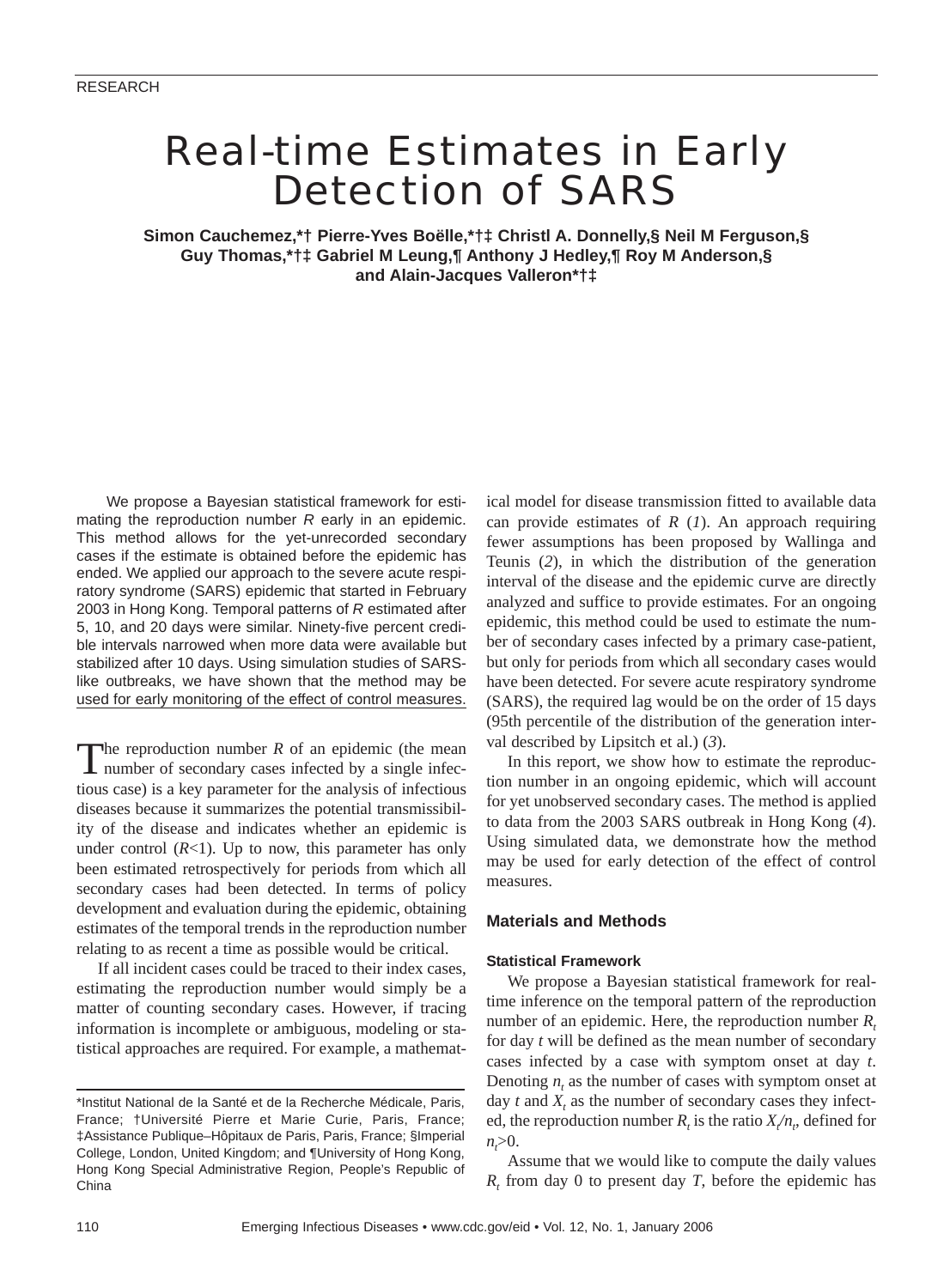ended. Although daily incident case counts can be known up to day *T*, provided no delay in reporting occurs, the corresponding counts of secondary cases  $X_t$  cannot. Secondary case-patients infected before day *T*, whose illness had a long incubation time, may have clinical onset only after day *T*. Furthermore, since the exact chain of transmission is seldom observed in practice, attributing secondary cases to previous cases is difficult. Focusing on these 2 issues, we show that the daily counts of symptom onset available until day  $T$  are sufficient to estimate  $R_t$ .

A 3-step construct is necessary. We first predict the eventual number of late secondary cases (as yet unobserved), for cases reported at day *t*, assuming the number of early secondary cases (reported before day *T*) is known. The method described by Wallinga and Teunis (*2*) is then used to estimate the number of early secondary cases from the daily counts of symptom onsets. These 2 steps are finally combined and yield an estimate of the predictive distribution of  $R_t$ . Technical details are given in the online Appendix (available from http://www.cdc.gov/ncidod/ EID/vol12no01/05-0593\_app.htm). The estimation procedure depends on 3 assumptions: 1) ascertainment of patients whose symptoms appear before day *T* is complete, 2) transmission events are independent, and 3) the generation interval, the time from symptom onset in a primary case to symptom onset in a secondary case, has a known frequency distribution.

## **Data from Hong Kong**

The method was retrospectively used to analyze the SARS outbreak in Hong Kong. The data consisted of the dates of symptom onset of the 1,755 case-patients who were detected in Hong Kong in 2003 (*4*).

# **Simulated Data**

Using simulations, we explored the ability of the method to quickly detect the effect of control measures. Five hundred epidemics were simulated with the following characteristics. During the first 20 days of the epidemics, the theoretical reproduction number was 3. Control measures were implemented at day 20. In a first scenario, control measures were completely effective (no transmission occurred after day 20). In a second scenario, the theoretical reproduction number after control measures were implemented was 0.7. Details on the simulations are available from the corresponding author.

In a simulation study, the bias and precision of the realtime estimator were investigated in situations in which the theoretical reproduction number remained constant with time. We also evaluated the effect of the length of the generation interval on the results. Detailed information can be obtained from the corresponding author.

# **Results**

# **Application to Hong Kong SARS Data**

Figure 1A shows the dates of symptom onset of the 1,755 SARS patients detected in Hong Kong in 2003. Figure 1B–F shows the expectation and 95% credible intervals of the predictive distribution of  $R<sub>t</sub>$  based on data available at the end of the epidemic and after a lag of 2, 5, 10, and 20 days.



Figure 1. Application of real-time estimation to the severe acute respiratory syndrome outbreak in Hong Kong. A) Data. B–F) Expectation (solid lines) and 95% credible intervals (dashed lines) of the real-time estimator of R, were calculated at the end of the epidemic (B) and after a lag of 2 (C), 5 (D), 10 (E), and 20 (F) days. The gray zones indicate that R is  $\leq 1$ .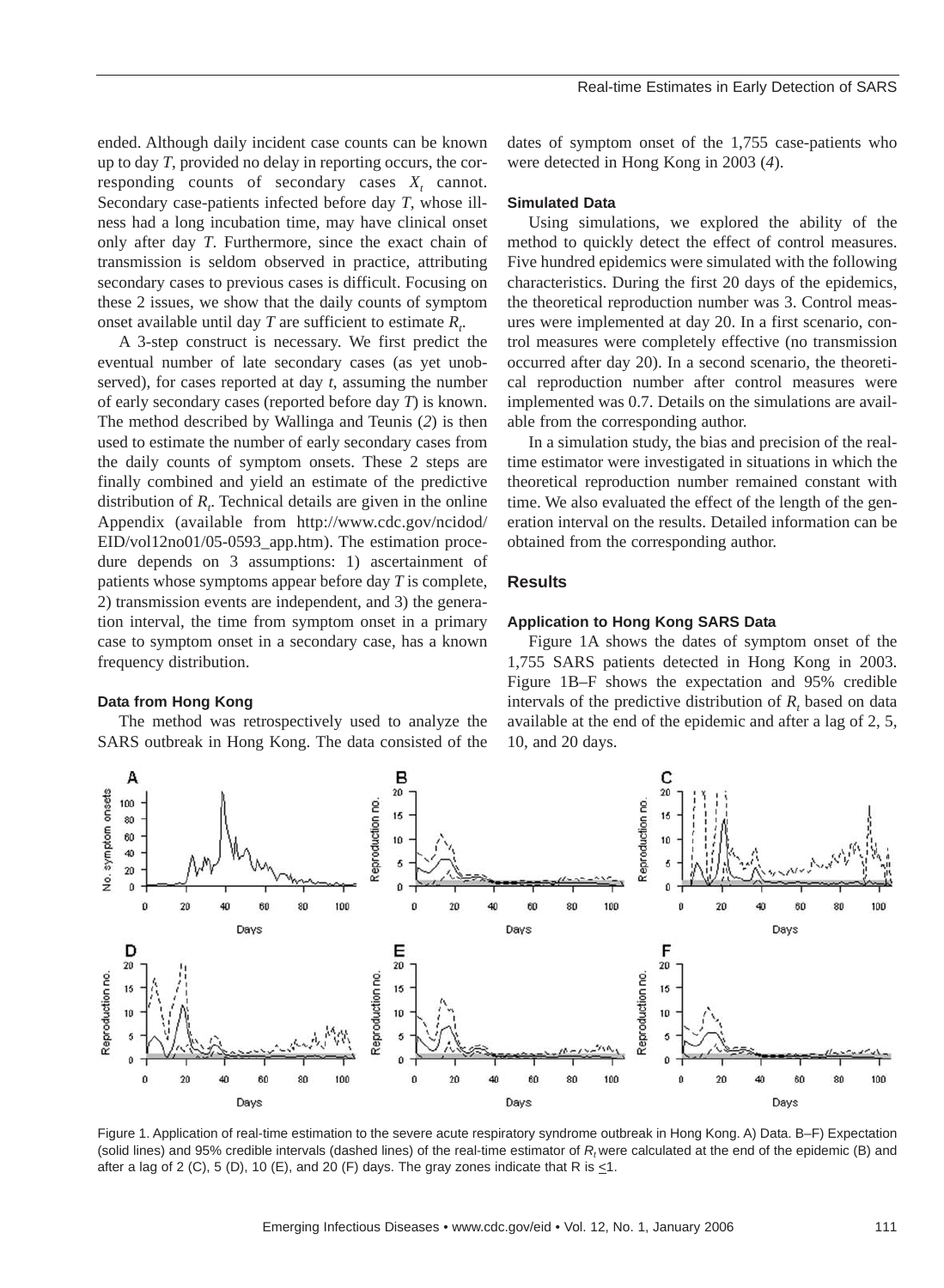### RESEARCH

After a lag of 2 days, the 95% credible intervals were wide and displayed an undesirable feature: they sharply decreased to 0 as soon as no cases had been observed for 2 consecutive days (Figure 1C; note especially days 1–4 and 13). After a 5-day lag, this undesirable feature had vanished (Figure 1D).

With lags  $\geq$ 5 days, the trends of expected values were relatively similar, with a peak around day 20, a decreasing trend after this date, and the expectation of  $R<sub>t</sub>$  decreasing to <1 around day 40. These observations suggest that after a lag of only 5 days, the temporal trends in the expectation of *Rt* are well captured. For a lag of 5 days, the credible interval of  $R_t$  was wide when  $\langle 20 \rangle$  cases were detected (periods  $0 \le t \le 20$  and  $t \ge 63$ ), but was relatively narrow when more cases were detected (period  $21 \le t \le 62$ ). As expected, the width of the credible interval narrowed as the lag increased and more complete data were available. The expectations and credible intervals were very similar for lags of 10 and 20 days, 67.8th and 99.7th percentiles, respectively, of the distribution of the SARS generation interval described by Lipsitch et al. (*3*). No difference was detected between retrospective and 20-day estimates.

## **Detecting the Effect of Control Measures**

In Figure 2, the method is used to estimate the impact of control measures implemented on day 20 in the simulated datasets with completely effective or limited control measures. The curves show the temporal pattern of *R*<sub>t</sub> based on an average over the 500 simulated datasets as a function of *T*. Even when control measures are completely effective, based on data available up to day 21, the average expectation of  $R_{20}$  is ≈3. Based on data available up to day 25, a downward trend is apparent, whereas based on data available up to day 29, the average expectation of  $R_t$  is  $\leq 1$ from  $t = 27$  days. Based on data available up to day 40 (20) days after the implementation of the control measures), the estimates indicate that the threshold value 1 is crossed at day 22, which is 2 days after control measures were implemented. With limited control measures, the observed changes are qualitatively the same, although slightly more time is required for  $R_t$  estimates to decrease to <1.

# **Discussion**

Our statistical framework provided real-time estimates of the reproduction number of an epidemic, and thus quickly showed the impact of control measures. In simulations of SARS-like diseases, the derived estimator detected the decrease of  $R_t$ , only 5 days after control measures were implemented. Furthermore, the average estimate had crossed the threshold value of 1 only 9 days after control measures were implemented.

In theory, the method could be applied to communicable diseases with the following characteristics: 1) no



Figure 2. Average expectation of the temporal pattern of  $R_t$  after implementation of control measures according to the day *T* of the last observation. A) Completely effective control measures. B) Limited control measures. Simulation values of *R* are also given: before day 20,  $R = 3$ ; after day 20,  $R = 0$  (A) and  $R = 0.7$ (B). The gray zone indicates that R is  $\leq$ 1. Information that the average expectation of *R* has passed *<*1 was obtained 9 (A) and 12 (B) days after control measures were implemented.

asymptomatic cases; 2) no underreporting; 3) knowledge of the generation interval. The list of communicable diseases that could be monitored is therefore relatively large, although it does not include diseases such as influenza, for which the proportion of asymptomatic or unreported cases may be large. In practice, the delay until estimates of the reproduction number become reliable will depend critically on the generation interval distribution. For SARS, when the reproduction number was constant over time, our realtime estimates were almost unbiased after only 1 day. With the original estimator of Wallinga and Teunis (*2*), which is not intended for real-time estimation, downward bias would be a concern for at least 2 weeks after observation. However, real-time estimates obtained for recent days displayed wide 95% credible intervals and zero-width intervals when no cases had been observed or reported for a few days. Here, owing to the relatively short generation interval of SARS (mean 8.4 days) (*3*), reliable estimates were obtained after only 5 days, albeit with wide credible intervals, and they were consolidated after 10 days. These